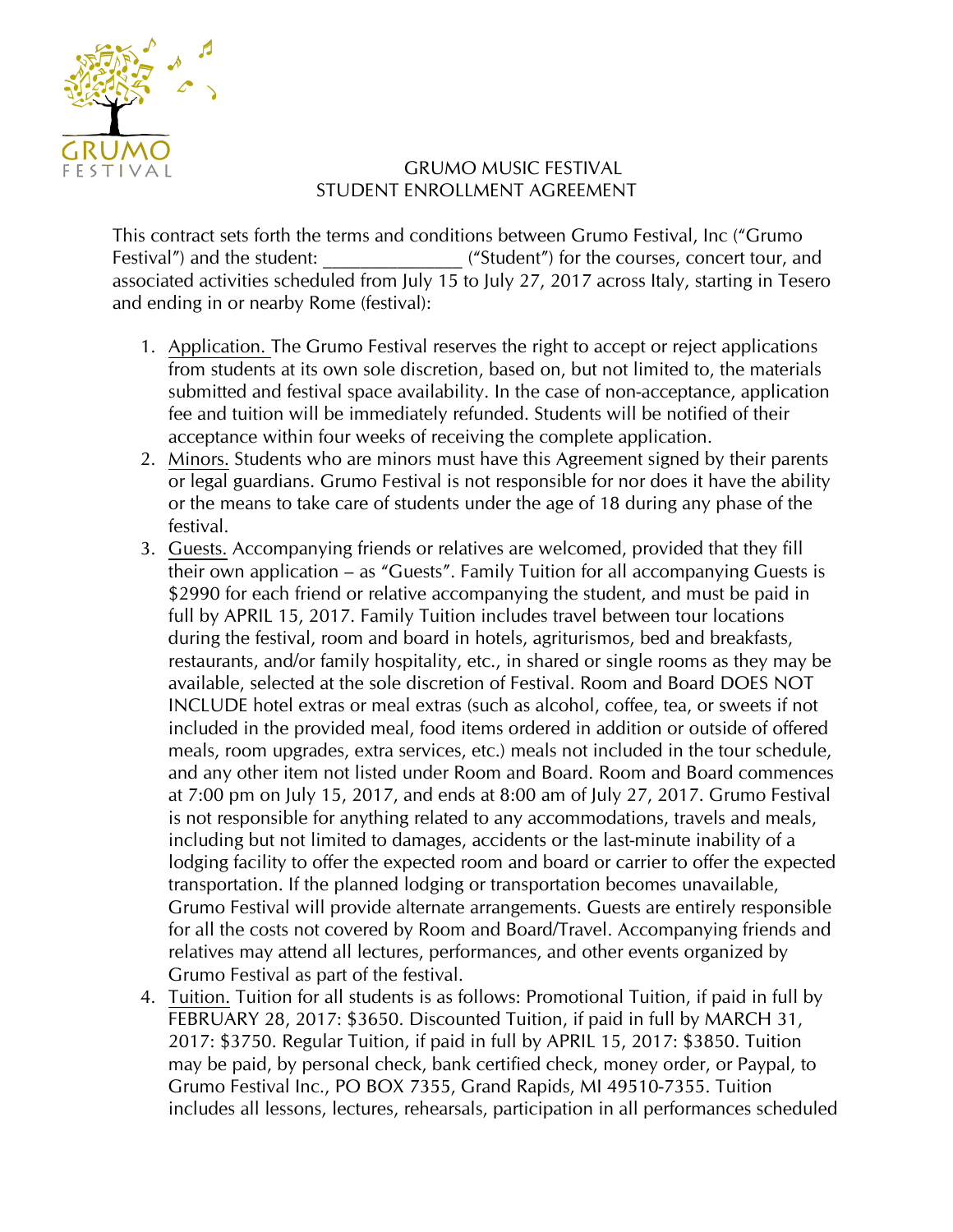during the tour, travel between tour locations during the festival, full room and board in hotels, agriturismos, bed and breakfasts, restaurants, and/or family hospitality, etc., in shared or single rooms as they may be available, selected at the sole discretion of Festival. Tuition DOES NOT INCLUDE hotel extras or meal extras (such as alcohol, coffee, tea, or sweets if not included in the provided meal, food items ordered in addition or outside of offered meals, room upgrades, extra services, etc.) meals not included in the tour schedule, and any other item not listed under "Tuition includes". Special needs. Please indicate below (dietary, pets, etc):

 $\mathcal{L}_\text{max} = \mathcal{L}_\text{max} = \mathcal{L}_\text{max} = \mathcal{L}_\text{max} = \mathcal{L}_\text{max} = \mathcal{L}_\text{max} = \mathcal{L}_\text{max} = \mathcal{L}_\text{max} = \mathcal{L}_\text{max} = \mathcal{L}_\text{max} = \mathcal{L}_\text{max} = \mathcal{L}_\text{max} = \mathcal{L}_\text{max} = \mathcal{L}_\text{max} = \mathcal{L}_\text{max} = \mathcal{L}_\text{max} = \mathcal{L}_\text{max} = \mathcal{L}_\text{max} = \mathcal{$ 

- 5. T-Shirts. Festival T-Shirts are available each year to students, faculty, staff, and their families and friends. 2016 Festival T-Shirts can be ordered by all interested students at the time of this application, at the cost of \$20 each T-shirt. Ordered T-Shirts will be delivered in Tesero, Italy, during the festival. If not ordered, Grumo Festival cannot guarantee that additional T-Shirts will be available during the festival, nor it can guarantee the same price.
- 6. Refunds. Tuition is non-refundable except as follows: Tuition will be refunded only in the event the entire festival is canceled (for whatever reason) or not activated by Grumo Festival. Grumo Festival is not responsible or liable for any other costs or damages that result from the cancellation or for not activating the festival. Students who have paid all or part of their tuition but who cannot attend the festival for which the Tuition was paid, and who cancel their appearance in writing at least ten days in advance of the festival, will receive a credit in the same amount for the next Grumo Festival. In the event the student cannot attend the next such festival the tuition shall be forfeited.
- 7. Performance time included in tuition. Each student will receive adequate space to perform one or more works in one or more concerts of the tour. In addition students will attend all rehearsals and possible coaching sessions as time, space, and availability of instruments allows during the tour. Once tour begins, due to schedule, practice time and practice space might not be available. A detailed schedule of lessons, concerts, travel, accommodation, and other events will be finalized in the weeks approaching the festival. All students are expected to be well prepared, and to have their selected repertoire ready to be performed, and memorized where possible, by the beginning of the festival. Once the tour starts, due to the intense performance and travel schedule, there will be limited or no possibility for further practice or rehearsal.
- 8. Change in Schedule. Because Grumo Festival relies upon volunteers for many of the festival related activities, it reserves the right to cancel an event or concert or to rearrange scheduled events including rehearsals or concerts, travel, hotels, meals, locations, venues, etc. as may become necessary due to volunteer unavailability or other scheduling or organizational issues.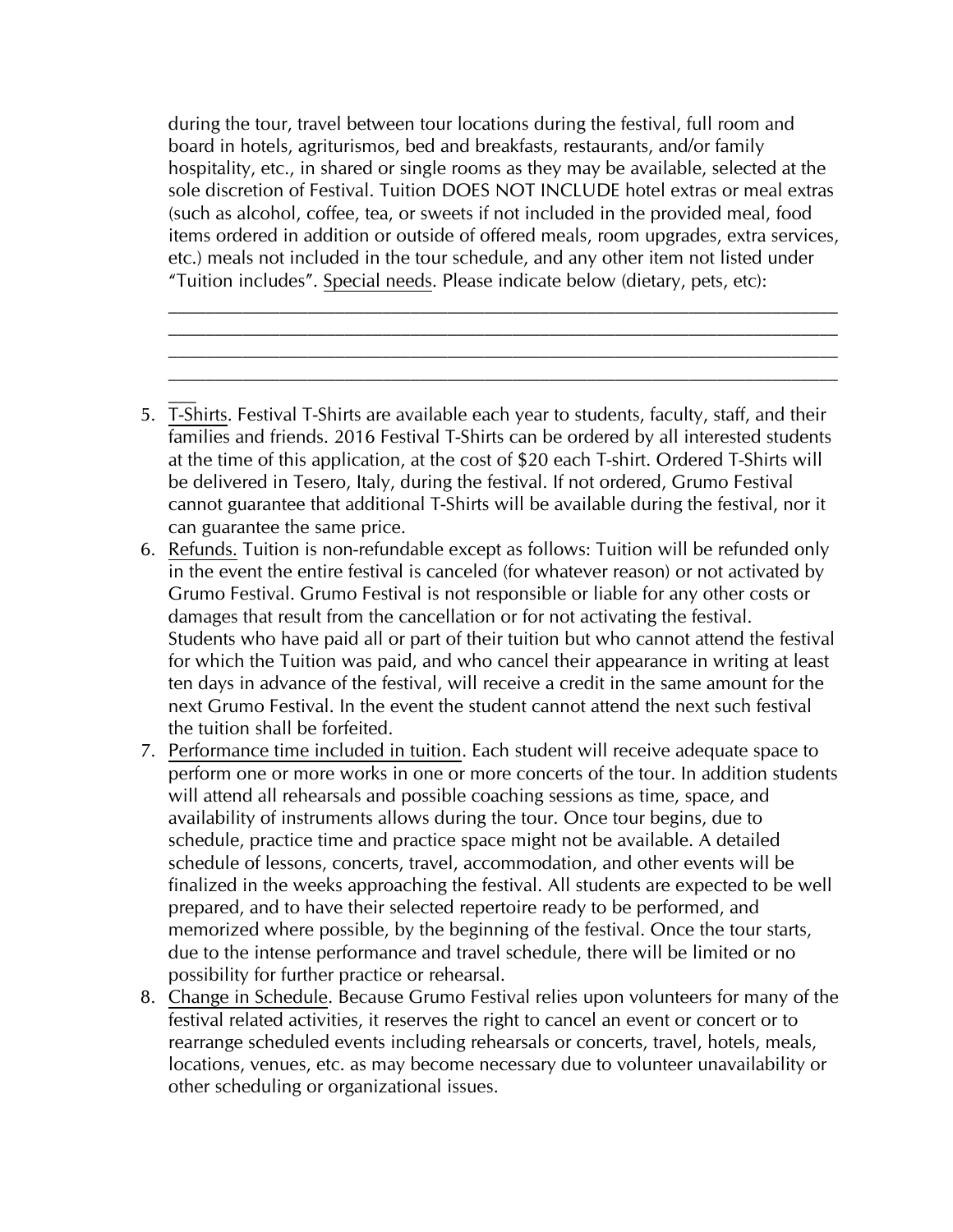- 9. License and Copyright. Student grants to Grumo Festival an irrevocable, lifetime license to record, photograph, film or otherwise capture and use for such purposes as Grumo Festival so desires all appearances, performances, lectures and any other activities associated with the festival without royalty or fee.
- 10.Room and Board/Travel. Students should plan to arrive in Tesero, Italy, no later than the morning of July 16, 2017, and are expected to be available for festival activities starting at 8:00 am on July 16, 2017, and ending at midnight of July 26, 2017. Room and Board commences at 7:00 pm on July 15, 2017, and ends at 8:00 am of July 27, 2016. Room and Board DOES NOT INCLUDE hotel extras or meal extras (such as alcohol, coffee, tea, or sweets if not included in the provided meal, food items ordered in addition or outside of offered meals, room upgrades, extra services, etc.) meals not included in the tour schedule, and any other item not listed under Room and Board. Grumo Festival is not responsible for anything related to any accommodations, travels and meals, including but not limited to damages, accidents or the last-minute inability of a lodging facility to offer the expected room and board or carrier to offer the expected transportation. If the planned lodging or transportation becomes unavailable, Grumo Festival will provide alternate arrangements. Students are entirely responsible for all the costs not covered by tuition.
- 11.Travel. Students are responsible for their own travel arrangements to Tesero, Italy, and from the last hotel or accommodation (likely in or nearby Rome), Italy, at the end of the tour, and all associated costs.
- 12.Expenses. Student is responsible for his/her own expenses while at the festival. Grumo Festival will not reimburse any expenses.
- 13.Travel Insurance. Travel insurance is available from a variety of insurance carriers to provide protection to you in a variety of circumstances including cancellation of your participation in the Festival due to job related issues, illness or death. The insurance can also provide protection against illness or injury that may occur during the Festival as well as interruptions, delays or cancellation of travel arrangements that may occur during your travel. Grumo Festival does not endorse any particular provider of such insurance but does recommend it as a way of protecting yourself against unforeseen circumstances.
- 14.Waiver of liability. Facilities, instruments, hotels, stages, etc. are not the property of Grumo Festival, and Faculty and Students are responsible for their own conduct and well-being during the festival and related activities. Grumo Festival will exercise reasonable care in connection with each of the activities it undertakes in connection with the festival. However, because there are many variables that are not within its control it assumes no liability for the safety of individuals or property and is not responsible or liable for any claims, accidents or events leading to personal injury, property damage, death, disability, loss of income or consequential or incidental damages of any nature or type arising from or relating to the festival, related activities, transportation or lodging arrangements and related room and board. Student specifically waives any claim against Grumo Festival for personal injury or property damages of any nature or type sustained while attending or participating in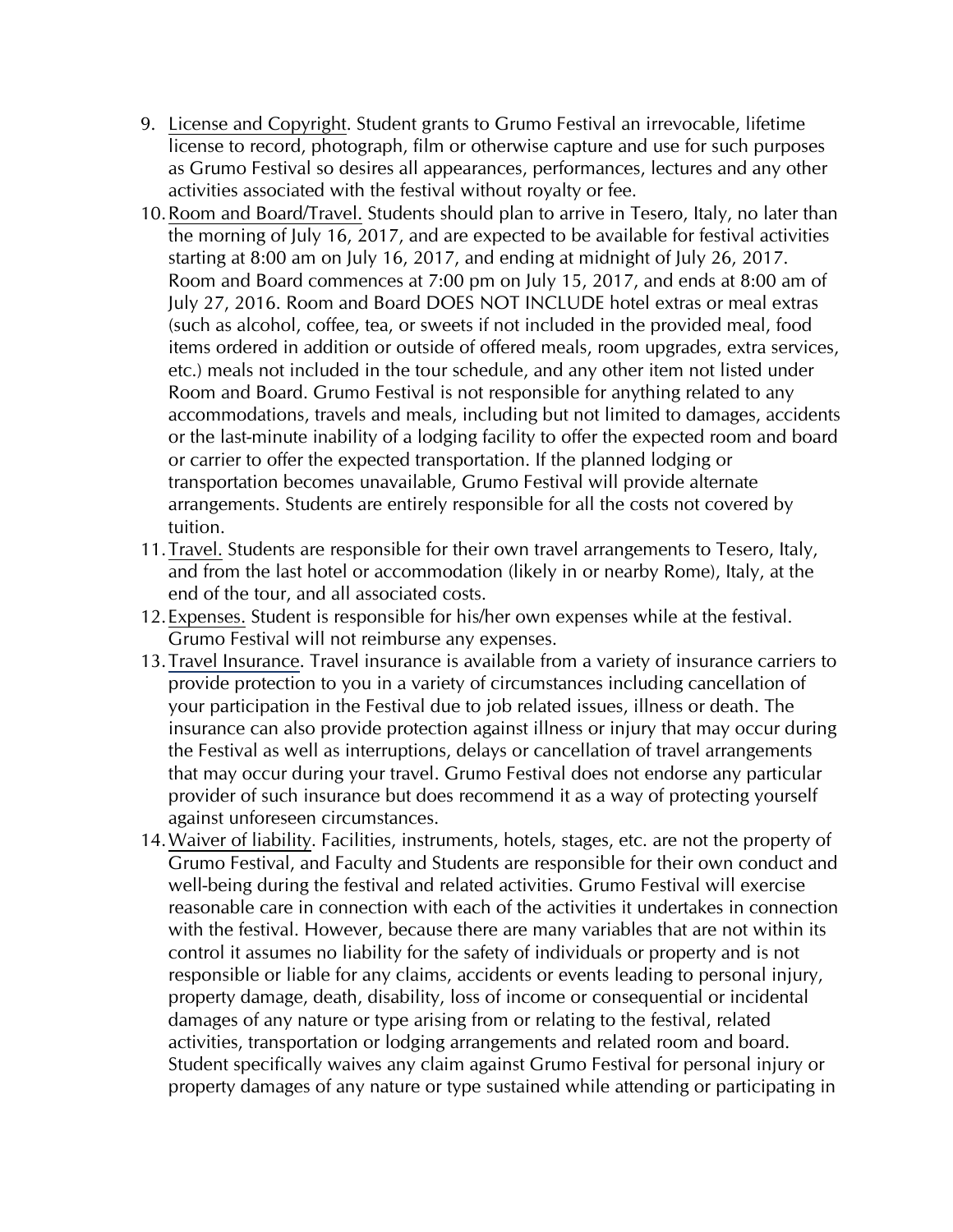the festival or related activities or associated with transportation or lodging arrangements and related room and board.

- 15.Entire Agreement. This Agreement contains the entire understanding of the parties with respect to its subject matter. There are no additional promises, representations, or assurances between the parties other than those which are expressly written in this Agreement. This Agreement may not be amended except in writing signed by the parties.
- 16.Governing Law: This Agreement, and each of its terms, conditions and provisions, shall be governed by, and construed and enforced in accordance with, the laws of the State of Michigan.

By: Giuseppe Lupis Its: President

STUDENT DATE: \_\_\_\_\_\_\_\_\_\_\_\_

 $Sign:$ Print Name:

Parent or Legal Guardian must sign along with Student if Student is under the age of 18: My signature confirms that I have read and accept the above terms and conditions.

| Sign:                                | DATE: |                             |
|--------------------------------------|-------|-----------------------------|
| Print Name:                          |       |                             |
| Relationship:                        |       |                             |
| Sign:                                | DATE: |                             |
| Print Name:                          |       |                             |
| Relationship:                        |       |                             |
|                                      |       |                             |
| <b>GRUMO FESTIVAL CONTACT</b>        |       | STUDENT CONTACT INFORMATION |
| <b>INFORMATION</b>                   |       |                             |
|                                      |       |                             |
| <b>CONTACT NAME: Giuseppe Lupis,</b> |       | NAME:                       |
| President                            |       |                             |
|                                      |       |                             |